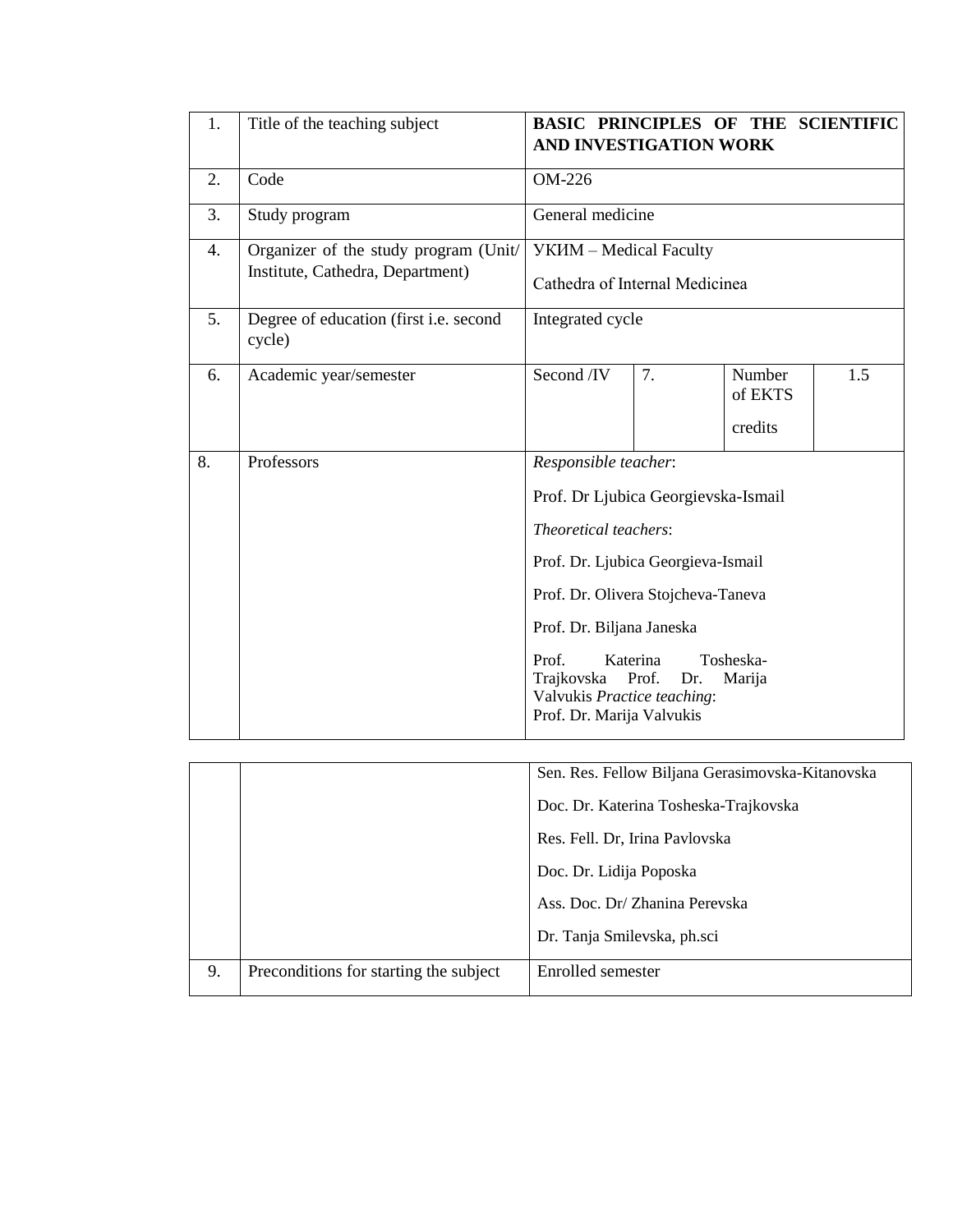| 10. | Goals of the subject program are getting acquainted with:                                                                                                              |                                                   |          |                                      |                                                                                                     |  |  |
|-----|------------------------------------------------------------------------------------------------------------------------------------------------------------------------|---------------------------------------------------|----------|--------------------------------------|-----------------------------------------------------------------------------------------------------|--|--|
|     | • The essence and the meaning of scientific investigation and the principles of the scientific                                                                         |                                                   |          |                                      |                                                                                                     |  |  |
|     | method;                                                                                                                                                                |                                                   |          |                                      |                                                                                                     |  |  |
|     | · The components of the scientific process and its understanding;                                                                                                      |                                                   |          |                                      |                                                                                                     |  |  |
|     |                                                                                                                                                                        | · Medicine based on evidence and its application; |          |                                      |                                                                                                     |  |  |
|     | · Discovering of the sources for scientific-investigation project and acquisition of basic                                                                             |                                                   |          |                                      |                                                                                                     |  |  |
|     | knowledges for a critical attitude toward them:                                                                                                                        |                                                   |          |                                      |                                                                                                     |  |  |
|     | $\bullet$                                                                                                                                                              |                                                   |          |                                      | Basic principles for scientific ethics, team work and the meaning of the authorship; $\frac{1}{25}$ |  |  |
|     | · Basic principles and rules for preparation, announcement and/or presentation of the                                                                                  |                                                   |          |                                      |                                                                                                     |  |  |
|     | results from the scientific investigation.                                                                                                                             |                                                   |          |                                      |                                                                                                     |  |  |
| 11. | Contents of subject program:                                                                                                                                           |                                                   |          |                                      |                                                                                                     |  |  |
|     | Theoretical course (10 hours))                                                                                                                                         |                                                   |          |                                      |                                                                                                     |  |  |
|     | · Introduction of the subject, obligations, expectations,                                                                                                              |                                                   |          |                                      |                                                                                                     |  |  |
|     | Science and scientific method-what is it, history, meaning and principles.                                                                                             |                                                   |          |                                      |                                                                                                     |  |  |
|     | · Terminology in science, types of evidences, strength of recommendations                                                                                              |                                                   |          |                                      |                                                                                                     |  |  |
|     | Design of the scientific-investigation project.                                                                                                                        |                                                   |          |                                      |                                                                                                     |  |  |
|     | Medicine based on evidences and its application                                                                                                                        |                                                   |          |                                      |                                                                                                     |  |  |
|     | Usage of bio-medical bases of data.                                                                                                                                    |                                                   |          |                                      |                                                                                                     |  |  |
|     | · Ethics in the scientific-investigation work and responsible attitude in science.                                                                                     |                                                   |          |                                      |                                                                                                     |  |  |
|     | Elaboration of scientific paper and preparation for publication, style, language and                                                                                   |                                                   |          |                                      |                                                                                                     |  |  |
|     | presentation.<br>· Critical estimation of parts of the scientific paper. Practice (18 hours)                                                                           |                                                   |          |                                      |                                                                                                     |  |  |
|     | - Practice 1. How to choose a theme for scientific-investigation work, searching of the                                                                                |                                                   |          |                                      |                                                                                                     |  |  |
|     | resources on internet by means of key words, formation of hypotheses.                                                                                                  |                                                   |          |                                      |                                                                                                     |  |  |
|     | - Practice 2. Planning and organization of the scientific investigation - practice of the assigned<br>themes with a special retrospection toward material and methods. |                                                   |          |                                      |                                                                                                     |  |  |
|     | - Practice 3. Ethics in science - panel discussion on assigned examples (plagiarism, conflict of                                                                       |                                                   |          |                                      |                                                                                                     |  |  |
|     | interest, prevention of copyright).                                                                                                                                    |                                                   |          |                                      |                                                                                                     |  |  |
|     | - Practice 4. Parts of the paper: Critical review of the parts of the paper (title, design, material                                                                   |                                                   |          |                                      |                                                                                                     |  |  |
|     | and methods, results, discussion, conclusion).<br>- Practice 5. Quotation of literature, presentation of the paper on assigned material,                               |                                                   |          |                                      |                                                                                                     |  |  |
| 12. | Methods of learning: Interactive lectures, practice, panel discussion                                                                                                  |                                                   |          |                                      |                                                                                                     |  |  |
| 13. | Total available amount of learning hours                                                                                                                               |                                                   |          | 30 hours (+ project tasks by choice) |                                                                                                     |  |  |
| 14. | Distribution of the available learning time                                                                                                                            |                                                   |          |                                      |                                                                                                     |  |  |
| 15. | Forms of teaching                                                                                                                                                      | 15.1.                                             |          | Lectures - theoretical               | 10 hours $+$ 2 hours test                                                                           |  |  |
|     | activities                                                                                                                                                             |                                                   | teaching |                                      |                                                                                                     |  |  |
|     |                                                                                                                                                                        | 15.2.                                             |          | Practice, Seminars                   | 18 hours                                                                                            |  |  |
| 16. | Other forms of activities                                                                                                                                              | 16.1.                                             | Practice |                                      |                                                                                                     |  |  |
|     |                                                                                                                                                                        | 16.2.                                             |          | Independent tasks                    | By choice                                                                                           |  |  |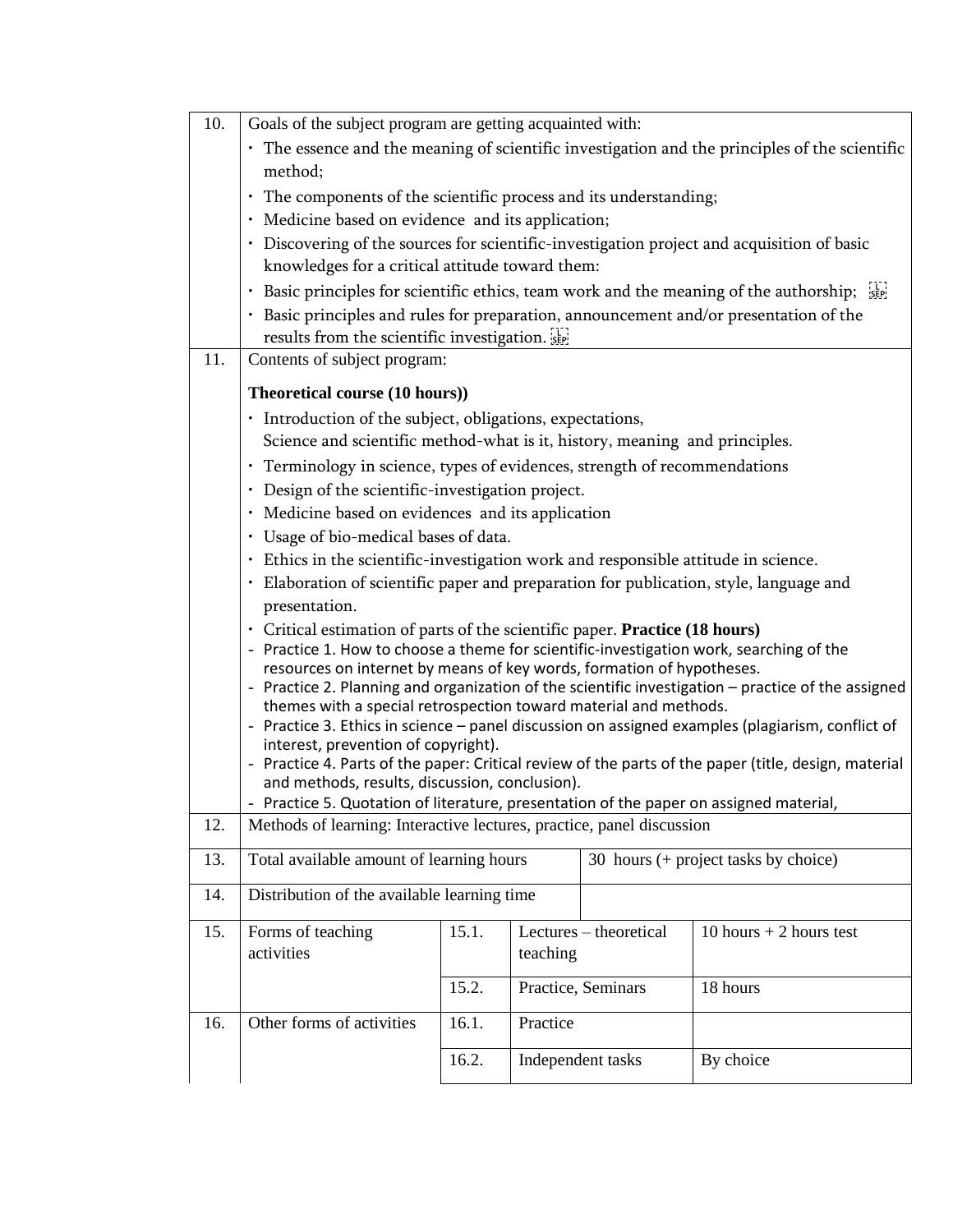|     |                   |                                 | 16.3. | Home learning                                                                                                                                                        |  |                |
|-----|-------------------|---------------------------------|-------|----------------------------------------------------------------------------------------------------------------------------------------------------------------------|--|----------------|
| 17. | Way of estimation |                                 |       | Points                                                                                                                                                               |  |                |
|     | 17.1              | Continuous tests                |       | Mini-quiz after practical lecture $-$ total 5 (for arch<br>exact answer is given 1.5 point)                                                                          |  |                |
|     |                   |                                 |       |                                                                                                                                                                      |  | $Min. - max.$  |
|     |                   |                                 |       |                                                                                                                                                                      |  | $23 - 38$      |
|     | 17.2              | Final exam                      |       | <b>Written:</b>                                                                                                                                                      |  | $min. - max$ . |
|     |                   |                                 |       |                                                                                                                                                                      |  | $27 - 45$      |
|     |                   |                                 |       | (30 questions: 1.5 point is given for each exact answer                                                                                                              |  |                |
|     |                   |                                 |       | Minimum 60% exact answers)                                                                                                                                           |  |                |
|     | 17.3              | Seminar<br>(presentation: oral) |       | work/project There are bonus points for elaboration of project<br>task/publicly presented for those who have reported at<br>the beginning of the lecture (5 points)) |  |                |

|     | 17.4          | Active participation                                       |                                                                                                                                                                                                                                                                                                              |                       |                                     | Min.-max.      |
|-----|---------------|------------------------------------------------------------|--------------------------------------------------------------------------------------------------------------------------------------------------------------------------------------------------------------------------------------------------------------------------------------------------------------|-----------------------|-------------------------------------|----------------|
|     |               |                                                            |                                                                                                                                                                                                                                                                                                              |                       | Theoretical lecture*:               | $4 - 6$        |
|     |               |                                                            |                                                                                                                                                                                                                                                                                                              |                       | Practical lecture: presence*:       | $4 - 6$        |
|     |               |                                                            |                                                                                                                                                                                                                                                                                                              |                       | * Presence of min 70% hours= $4$    |                |
|     |               |                                                            |                                                                                                                                                                                                                                                                                                              |                       | Presence of min. 80% hours= 5       |                |
|     |               |                                                            |                                                                                                                                                                                                                                                                                                              |                       | Presence of min. $> 90\%$ hours = 6 |                |
| 18. |               | Criteria for assessment                                    |                                                                                                                                                                                                                                                                                                              | Up to 59 points       |                                     | $5$ (five) $F$ |
|     | (points/mark) |                                                            | Up to 60 to 68 points                                                                                                                                                                                                                                                                                        |                       |                                     | $6$ (six) E    |
|     |               |                                                            | Up to 69 to 76 points                                                                                                                                                                                                                                                                                        |                       |                                     | $7$ (seven) D  |
|     |               |                                                            | Up to 77 to 84 points                                                                                                                                                                                                                                                                                        |                       |                                     | $8$ (eight) C  |
|     |               |                                                            |                                                                                                                                                                                                                                                                                                              | Up to 85 to 92 points |                                     | $9$ (nine) B   |
|     |               |                                                            | Up to 93 to 100 points                                                                                                                                                                                                                                                                                       |                       |                                     | $10$ (ten) A   |
| 19. | exam          | Criteria for obtaining a<br>signature and taking the final | To get the signature, the student should win minimum points<br>from his/her attendance at theoretical and practical lectures.<br>The grade for the subject is formed according to the rating<br>table, based on the sum of the points from all the activities, the<br>continuous testing and the final exam. |                       |                                     |                |
| 20. |               | Language on which the lecture                              | Macedonian, if necessary on English                                                                                                                                                                                                                                                                          |                       |                                     |                |